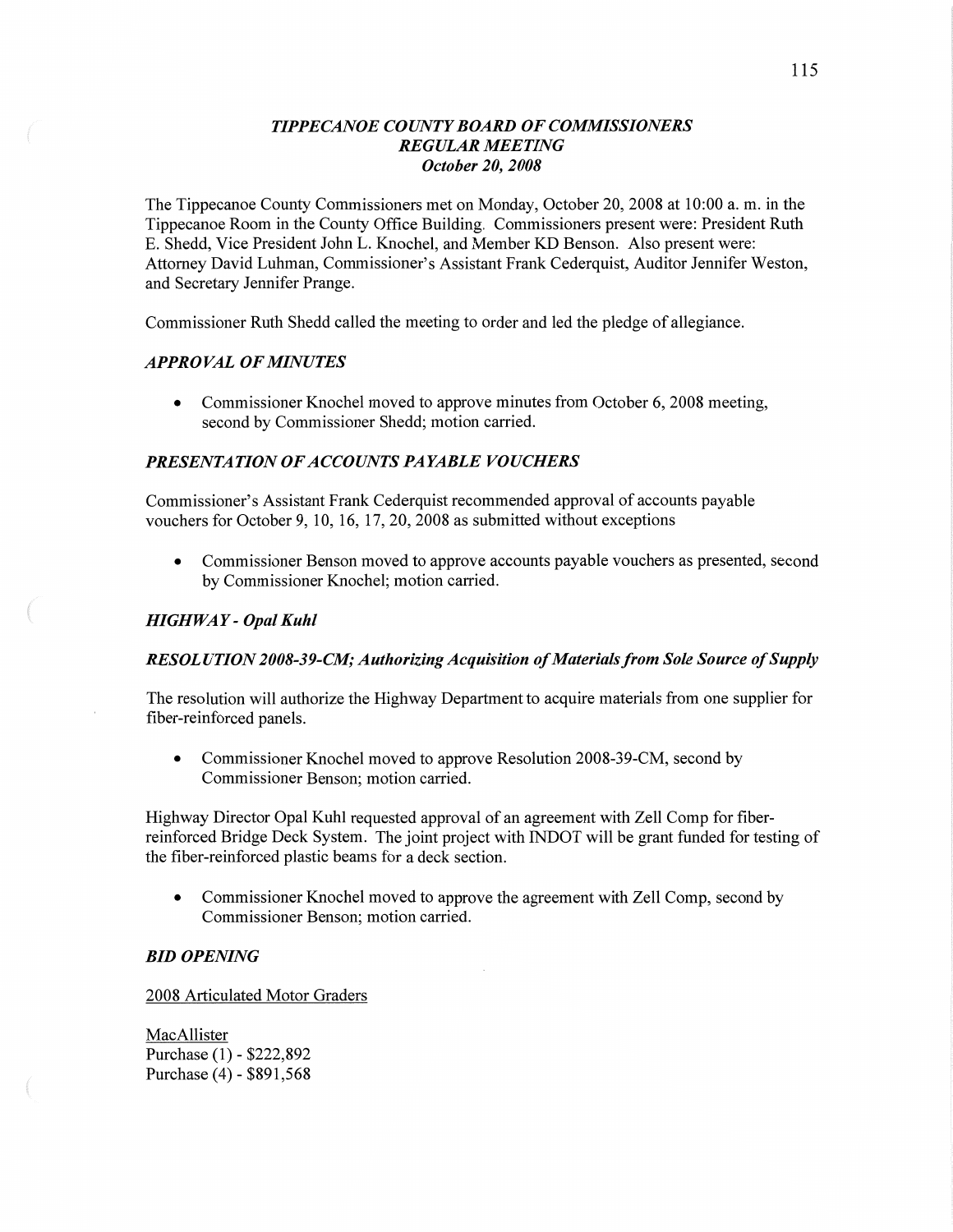Lease (1) for 42 months **-** \$65,629.16 Lease (4) for 42 months *-* \$262,516.64 Per Hour *-* \$10.93

## Brandeis

Purchase (1) *-* \$245,540 Purchase (4) *-* \$982,160 Lease (1) **-** \$65,049 Lease (4) *-* \$260,196 Per Hour *-* \$10.84

Holt Eguipment *,* Purchase ( 1) *-* \$277,600 Purchase (4) *-* \$910,400 Lease (1) - \$139,183.16 Lease (4) *-* \$556,732.64 Per Hour *-* \$23.20

> **0** Commissioner Knochel **moved** to take the bids under advisement, second by Commissioner Benson; motion carried.

Approval was recommended for **a** 3-Year Construction Maintenance Bond in the amount of \$5,000 from Bowen Engineering.

**0** Commissioner Knochel moved to approve the 3-Year Construction Maintenance Bond, second by Commissioner Benson; motion carried.

Change Order #5 from the Schneider Corporation was recommended for approval for the South River Road Project in the amount of \$142,000. Director Kuhl reported the change order is for appraisals and contracts.

**0** Commissioner Knochel moved to approve Change Order #5 from the Schneider Corporation, second by Commissioner Benson; motion carried.

#### *HUMAN RESOURCES* **—** *Shirley Mennen*

Human Resources Coordinator Mennen requested approval for an update made to the Policy Manual. She reported a clarification will be added to the Personnel Policy Manual under section 3.10.1 for emergency call-ins.

#### 3.10.1 COMPENSATION FOR "EMERGENCY"CALL IN TIME

This policy applies to all non-exempt employees of the County to be in compliance with the Fair Labor Standards Act (FLSA).

Non-exempt employees that are called in to work due to "emergency" situations will be compensated at time and one **half** for the time worked outside of their normal schedule.

"Emergency" situations include weather related emergencies and other **such** matters of public safety as deemed appropriate by a department head or supervisor and approved by the County Commissioners.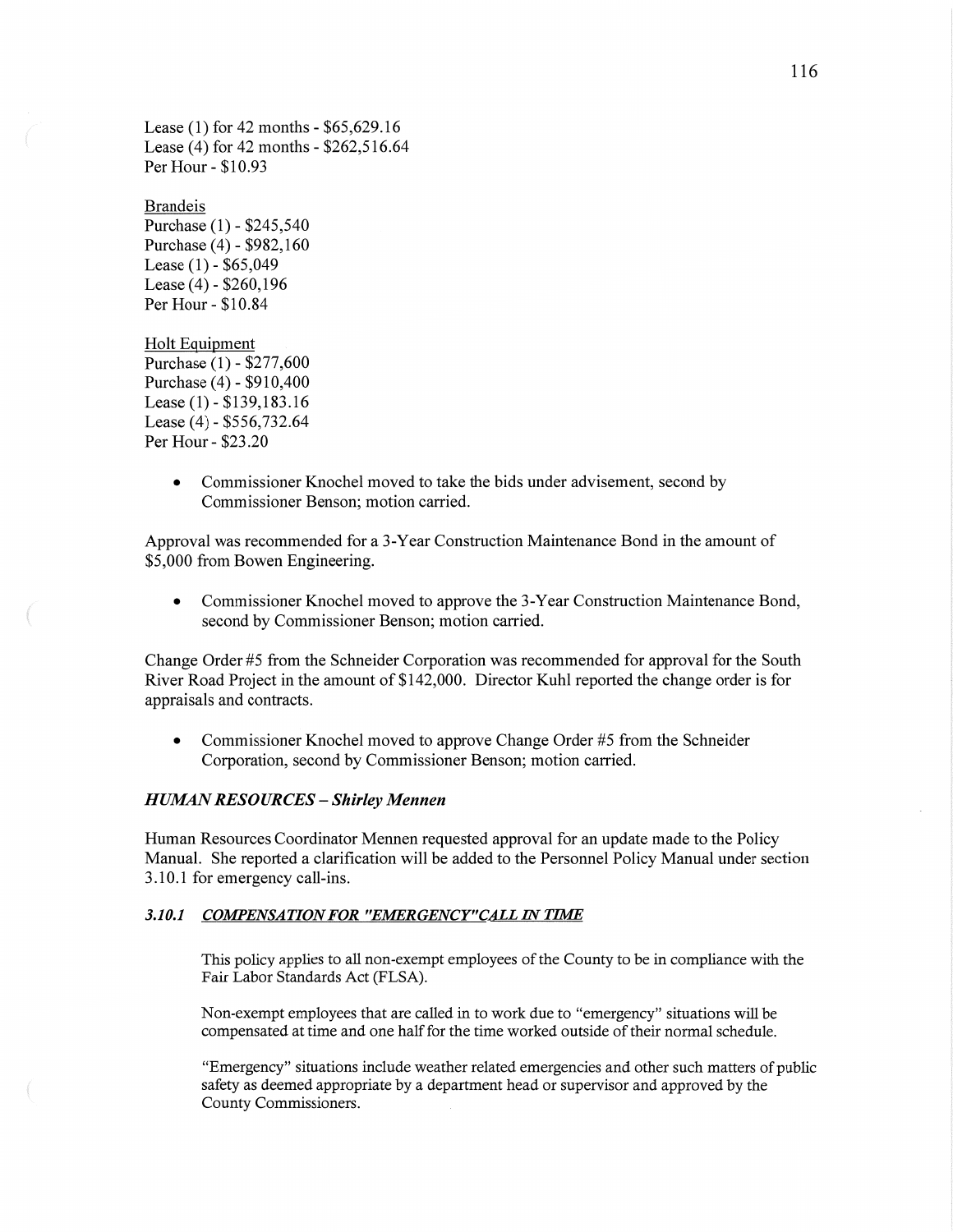For instructions on how to enter emergency call-in time into the payroll system contact the Payroll Bookkeeper.

Sheriff Brown reported there are some circumstances that require call-in time/pay which aren't emergencies but call-in is necessary. He suggested providing the information to the commissioners regarding those instances for pre-approval and use of the code for payroll purposes. Highway Director Opal Kuhl will also provide information regarding non-emergent call-ins.

**0** Commissioner Knochel moved to approve the Emergency Compensation Policy added to the Personnel Manual, second by Commissioner Benson; motion carried.

Ms. Mennen reported a change to the Nepotism policy will be presented at a future meeting.

She presented the proposed 2009 Holiday Schedule for approval. Commissioner **Shedd** reported Good Friday has been added to the schedule and election days **have** been removed for 2009.

| 2009 Holiday Schedule  | Holiday                          | Day             |
|------------------------|----------------------------------|-----------------|
| January 1, 2009        | New Year's Day                   | Thursday        |
| January 19, 2009       | Martin Luther King's Birthday    | Monday          |
| February 12, 2009      | Lincoln's Birthday               | Thursday        |
| February 16, 2009      | President's Day                  | Monday          |
| April 10, 2009         | Good Friday                      | Friday          |
| May 25, 2009           | <b>Memorial Day</b>              | Monday          |
| July 3, 2009           | Independence Day                 | Friday          |
| September 7, 2009      | Labor Day                        | Monday          |
| October 12, 2009       | Columbus Day                     | Monday          |
| November 11, 2009      | <b>Veterans Day</b>              | Wednesday       |
| November 26 & 27, 2009 | Thanksgiving                     | Thursday/Friday |
| December 24 & 25, 2009 | Christmas Eve & Christmas Day    | Thursday/Friday |
| December 31, 2009      | New Year's Eve (closing at noon) | Thursday        |

**0** Commissioner Knochel **moved** to approve the 2009 Holiday Schedule as presented, second by Commissioner Benson; motion carried.

#### *GRANTS* — *Laurie Wilson*

Grant Coordinator Laurie Wilson recommended acceptance of grant funds for **TEMA** and the PCIS Radio Grant. \$139,600 will be used to purchase 57-800 MHZ radios and 10 spare batteries for all first responders in the district.

**0** Commissioner Knochel moved to accept the funds from Homeland Security, second by Commissioner Benson; motion carried.

Approval was recommended to accept funds from ICJI for Superior Court 3 in the amount of \$27,318. She reported the grant request **amount** was \$47,318 of which only \$27,318 was received. The **grant** will fund a Parole Officer to be stationed at Jeff High School.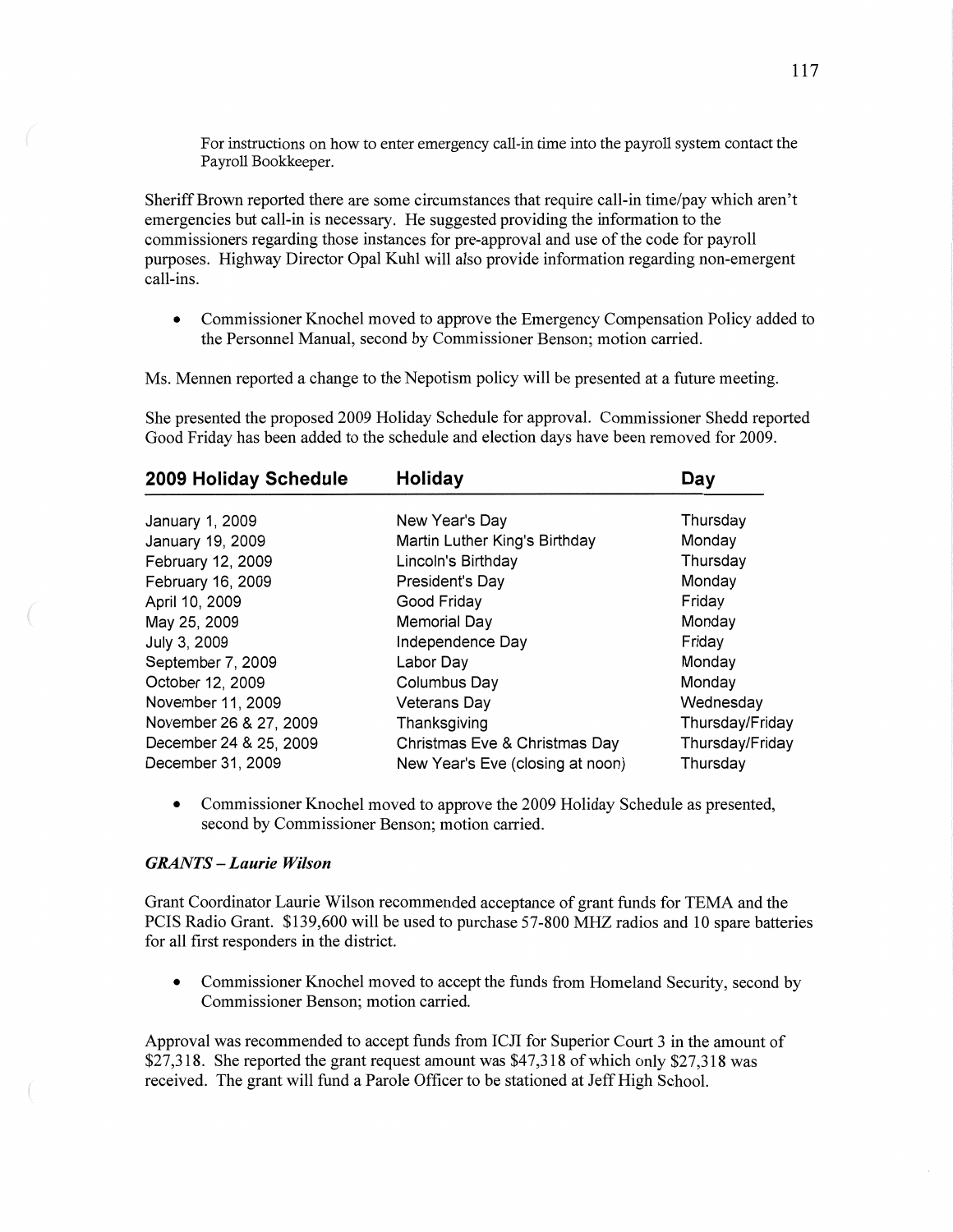**0** Commissioner Knochel moved to accept funds from ICJI, second by Commissioner Benson; motion carried.

## *FAIRGROUNDS* **—** *Bryan Metzger*

Director Bryan Metzger recommended approval to increase rental rates for the Home Economics Building, Exhibit Hall, and Swine Barn/West Pavilion. A \$25 per day increase is recommended for heated buildings to offset the cost of utilities.

**0** Commissioner Knochel moved to approve the increase in the rental rates as presented, second by Commissioner Benson; motion carried.

Director Metzger also recommended the Fairgrounds adopt the Parks Department Alcohol Use Policy for Home Economics Building and Swine Barn/W est **Pavilion.** He proposes the policy be adopted for to lease out fairground facilities for receptions serving alcohol.

**0** Commissioner Knochel moved to approve the Alcohol Use Policy for the Home Economics Building and Swine Barn at the Fairgrounds, second by Commissioner Benson; motion carried.

Attorney Luhman provided details regarding a Permanent Easement for the Construction and Maintenance of Utilities Service at the Fairgrounds. There was a request for a cell tower to be located on the top of the City of Lafayette water tower.

**0** Commissioner Knochel moved to approve the permanent easement as presented, second by Commissioner Benson; motion carried.

# *RESOLUTION MODIF YYNG* THE *TIPPECANOE COUNTY ECONOMIC DEVELOPMENT INCOME* TAX *CAPITAL IMPROVEMENT PLAN*

Project 42 — Juvenile Justice Facility; provides funding for feasibility studies, initial site location, investigation, and professional fees. The amendment includes current cost estimates for facilities and land acquisition for \$1.3 million and design/construction up to \$19.5milljon.

• Commissioner Knochel moved to approve Resolution 2008-40-CM, second by Commissioner Benson; motion carried.

## *YOUTH SERVICES UPDATE — Rebecca Humphrey*

Public Meetings regarding Juvenile Center

"Mm"

October 22, 2008 at 7:00 p.m., Special Exception Hearing - Board of Zoning Appeals October 29, 2008 at 7:00 p.m., Public Hearing *—* County Council Meeting November 3, 2008 at 10:00 a.m., DLZ Constmction Documents **—** Commissioner's Meeting

Director Humphrey reported outcome studies for new projects are underway to determine how implementations of risk assessments are benefiting kids in our community. She noted an increase in compliance with services ordered. Cary Home for Girls had its first discharge and filled the space immediately. There has been a waiting list for the facility; Director Humphrey is working to accommodate those in need of placement.